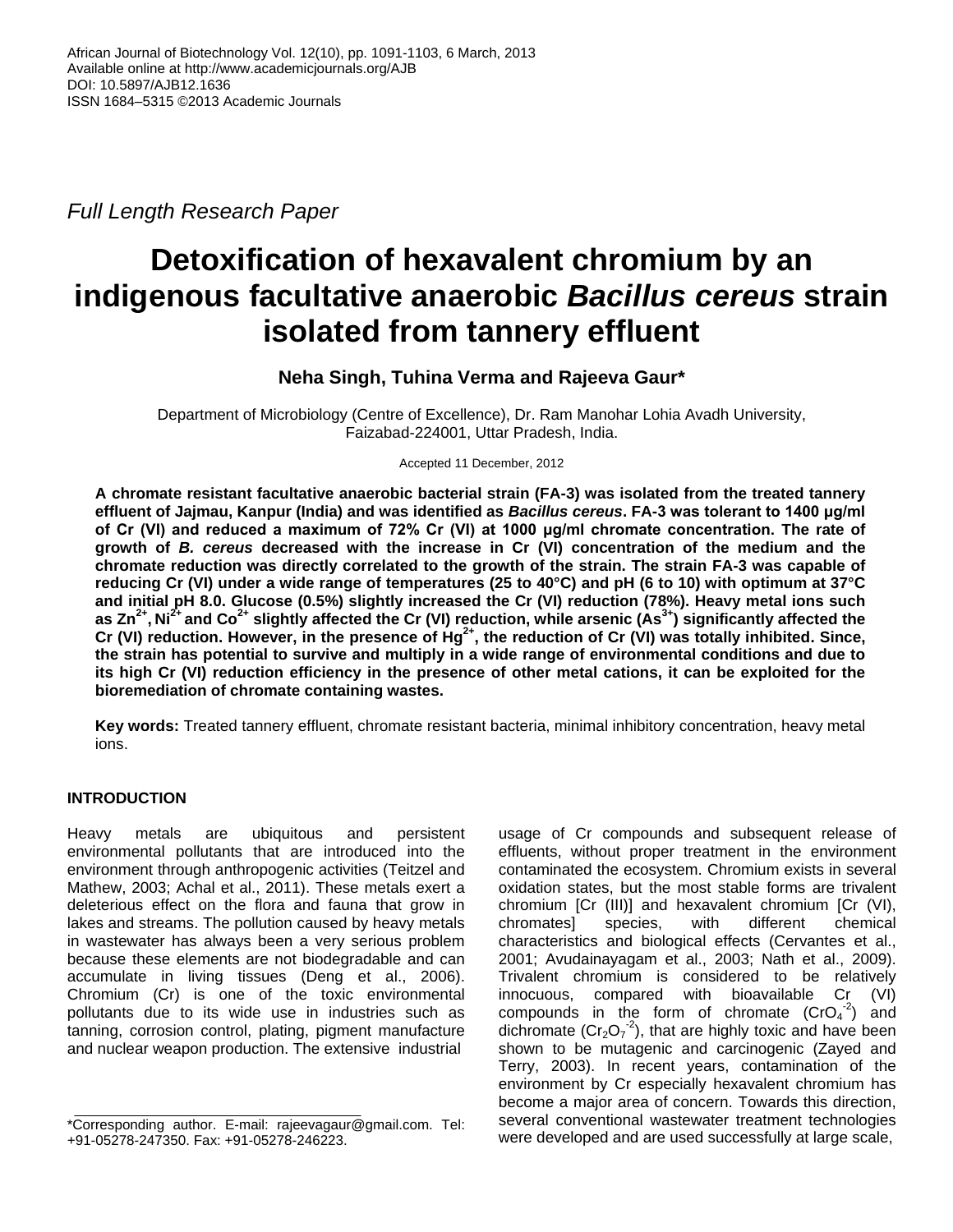to reduce the hazardous compounds concentration in effluents from higher to lower levels (Verma and Rahal, 1996).

The conventional methods to detoxify and remove Cr (VI) from the environment involve chemical reduction followed by precipitation, ion exchange and absorption on coal, activated carbon, alum, kaolinite and flyash (Ohtake and Silver, 1994; Arundhati and Paul, 2004; Ahluwalia and Goyal, 2007). Application of such traditional treatment techniques need enormous cost and continuous input of chemicals which becomes impracticable and uneconomical and causes further environmental damage. Hence, easy, economic and ecofriendly techniques are required for fine tunning of effluent/wastewater treatment. This problem has stimulated interest in microorganisms and biological methods are now being explored for metal decontamination as alternatives to conventional methods due to their eco-friendly nature. Biological reduction of Cr (VI) using indigenous microorganism offer a new costeffective and environmentally compatible technology (Camargo et al., 2005; Liu et al., 2006).

Several reports have indicated biological reduction of Cr (VI) by microorganisms, both by aerobes and anaerobes (Wang and Shen, 1995; Philip et al., 1998; Pal and Paul, 2004; Ma et al., 2007; Farag and Zaki, 2010; Sharma and Adholeya, 2012). However, there is scanty information on Cr (VI) detoxification by facultative anaerobic bacteria (Francis et al., 2000; Srinath et al., 2001; Ge et al., 2012). In facultative anaerobes, both soluble and membrane associated reductase enzymes were found to mediate the process of Cr (VI) reduction (Cheung and Gu, 2007). Unlike the Cr (VI) reductases isolated from aerobes, the Cr (VI) reducing activity of facultative anaerobes are associated with their electron transfer system ubiquitously catalyzing the electron shuttle along the respiratory chains. The widespread occurrence of facultative anaerobes possessing Cr (VI) reducing activities will offer great potential for *in situ* bioremediation of Cr (VI) contaminated sediments; which would only require the supplementation of nutrients and the modulation of physical conditions to facilitate the reaction (Turick et al., 1996). Therefore, the present investigation was aimed to isolate and characterize the potent facultative anaerobic bacteria from tannery effluent and to evaluate its potential for the detoxification of Cr (VI) to Cr (III) under wide environmental conditions.

## **MATERIALS AND METHODS**

#### **Sampling and physico-chemical analyses of the treated tannery effluent**

The treated tannery effluent (TTE) was collected from common effluent treatment plant (CETP), Unnao, U.P. (India) in sterile glass bottles, was transported on ice to the laboratory and processed within 6 h of collection. The effluent was analyzed for different physico-chemical properties viz*.* pH, temperature, BOD, COD,

sulphate, phosphate and presence of different heavy metal ions. The concentration of each of the component was determined as per the procedure outlined in APHA (2005).

#### **Isolation of chromate resistant bacterial strains**

Chromate resistant bacterial strains were isolated from treated tannery effluent on facultative anaerobic agar plates supplemented with 0.22 μm membrane filter sterilized Cr (VI) (50 to 300 μg/ml) as K<sub>2</sub>Cr<sub>2</sub>O<sub>7</sub> (E-Merck, Mumbai, India). The inoculated plates were incubated at 37±1°C up to 4 to 5 days. The colonies of different morphologies were then selected and purified by repeated streaking on anaerobic agar plates supplemented with Cr (VI). All the isolates were maintained on slants at refrigeration temperature of  $4^{\circ}$ C.

#### **Evaluation of chromate resistance**

Resistance of the isolated strains to Cr (VI) was measured by determining the minimum inhibitory concentration (MIC) values of Cr (VI) for each strain. The MIC was determined by agar dilution method. Anaerobic agar plates supplemented with different concentrations of Cr (VI) (100 to 1500 μg/ml) were inoculated aseptically with about  $2.9 \times 10^7$  colony forming units (cfu)/ml bacterial cells of exponential phase from overnight grown cultures. Plates were incubated for 4 to 5 days at 37±1°C. Minimum concentration of Cr (VI) inhibiting the complete growth was taken as the MIC of the isolate. The strains showing higher MIC values of Cr (VI) were selected for Cr (VI) reduction experiments.

#### **Chromate reduction assay**

Selected bacterial strains were inoculated into 100 ml screw caped glass vials containing 85 ml of broth (pH  $8.0 \pm 0.2$ ) containing (g/l): sodium thioglycollate (0.5), L-cysteine (0.25), peptone (5.0), NaCl (2.5), sodium sulphite (0.1), supplemented with 0.22 μm membrane filter sterilized Cr (VI) (100 to 1400  $\mu$ g/ml) and incubated at 37 $\pm$ 1°C for 108 h. Un-inoculated media containing Cr (VI) served as controls. Samples were collected at different time intervals up to 108 h, and centrifuged at 10,000 rpm for 10 min at 4°C. The supernatant obtained after centrifugation was used to measure Cr (VI) concentration. The Cr (VI) content in each supernatant was determined by measuring absorbance of the purple complex of Cr (VI) with 1,5-diphenylcarbazide (DPC, Sigma-Aldrich) at 540 nm using UV-Vis spectrophotometer (Shimadzu 1601, Japan). The reaction mixture was set up in 10 ml volumetric flask as follows: 200 μL sample volume was made to 1 ml using glass distilled water followed by addition of 330  $\mu$ L of 6 M H<sub>2</sub>SO<sub>4</sub> and 400  $\mu$ L of DPC and final volume was made to 10 ml using glass distilled water (Thacker et al., 2006). The Cr (VI) concentration was calculated by the standard curve of  $K_2Cr_2O_7$  (100 to 1400 µg/ml). The efficiency of chromate reduction was determined in terms of % Cr (VI) reduction by measuring the difference between Cr (VI) concentration at 0 and 108 h of growth. Total chromium in the supernatant was determined by (AAS) at 357.9 nm.

#### **Characterization and identification of bacterial isolate**

On the basis of higher MIC as well as chromate reduction percentage values, the most promising strain (FA-3) was initially identified on the basis of morphological and biochemical characteristics using standard microbiological methods (Cowan and Steel, 1993) and the isolate's identity was further authenticated from Institute of Microbial Technology (IMTECH), Chandigarh, India.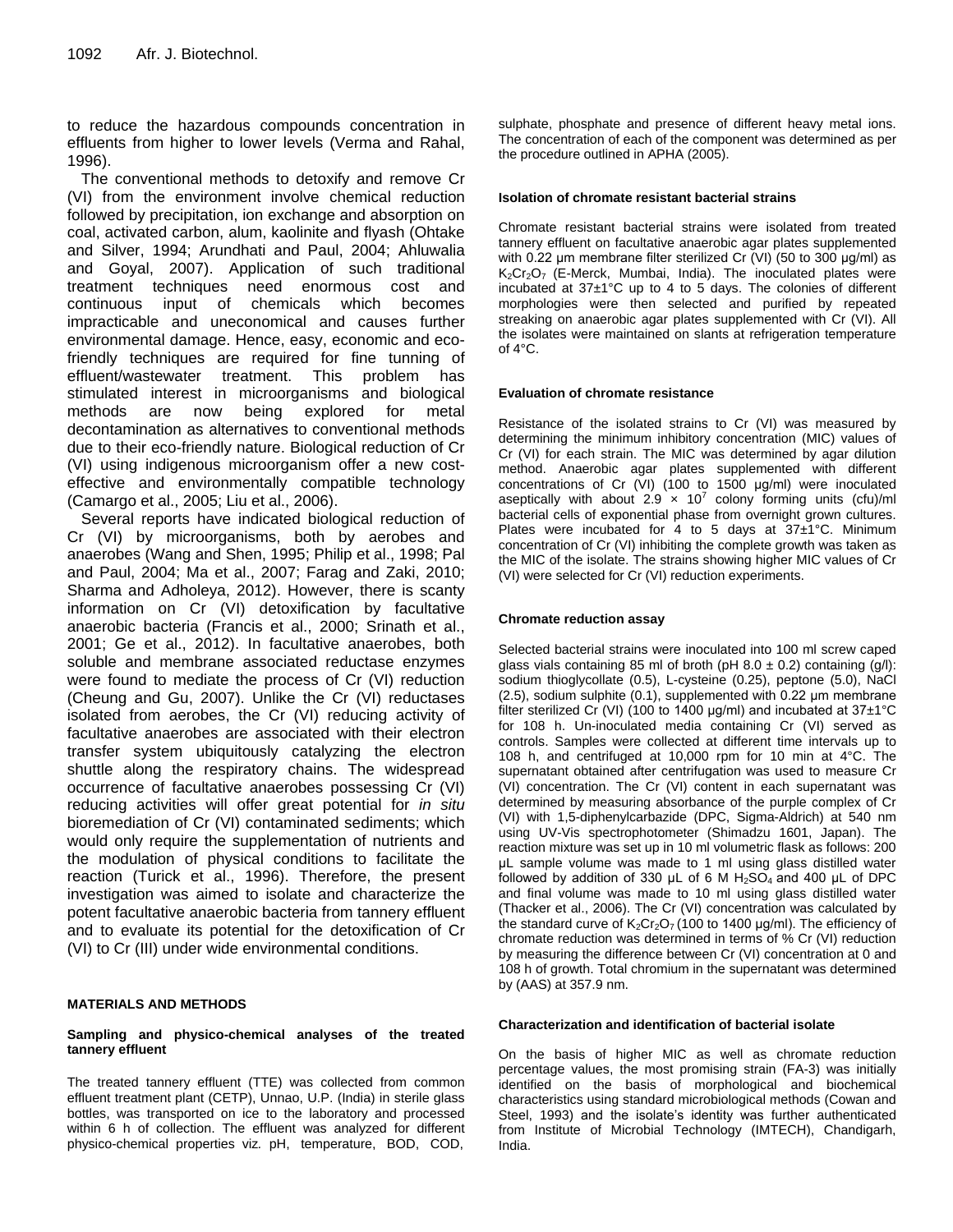**Table 1.** Physico-chemical analyses of the treated tannery effluent.

| <b>Parameter</b>                  | <b>Effluent</b> | <b>Permissible limit</b> |
|-----------------------------------|-----------------|--------------------------|
| рH                                | 8.3             | $6.0 - 8.0$              |
| Conductivity (moles/cm)           | 11 300          | 850                      |
| Alkalinity                        | 740             | 500                      |
| Total solid (TS; mg/l)            | 2 3 5 0         | 2 2 0 0                  |
| Total dissolved solid (TDS; mg/l) | 2 0 9 0         | 2 100                    |
| Total soluble solid (TSS; mg/l)   | 260             | 100                      |
| $DO$ (mg/l)                       | 2.9             | $4-6$                    |
| BOD (mg/l)                        | 258             | 30                       |
| $COD$ (mg/l)                      | 451             | 250                      |
| Sulphur (mg/l)                    | 2 3 9 0         | 1 000                    |
| $CI^{(mq/l)}$                     | 362             | 600                      |
| $Mg$ (mg/l)                       | 240             | 200                      |
| Phosphate (mg/l)                  | 5.2             | 5                        |
| Nitrate (mg/l)                    | 12.0            | 10                       |
| Total nitrogen (mg/l)             | 221             | 780                      |
| Fluoride (mg/l)                   | 3.8             | 2                        |
| Phenol (mg/l)                     | 10.2            | 1                        |
| Oil and Grease                    | 16.3            | 10                       |
| PCP (mg/l)                        | 14.2            | 0.1                      |

#### **Measurement of cell growth**

Growth of the most promising bacterial isolate, FA-3 was determined by inoculating 1% exponential growth phase bacterial culture in 100 ml glass vials containing anaerobic broth supplemented with varying concentrations of Cr (VI) (200 to 1400  $\mu$ g/ml) and without Cr (VI) at pH 8.0  $\pm$  0.2. Glass vials were sealed with parafilm to reduce the level of oxygen. Cells were grown in static condition at 37  $\pm$  1°C for 108 h. About 1.5 ml of culture from each vials were aseptically transferred into an oven sterilized tube at a regular time interval of 6 h for a total of 108 h. Bacterial cell density was determined by measuring the optical density at 600 nm by using UV-Vis spectrophotometer (Shimadzu, 1601) and growth curve was plotted graphically.

#### **Relationship between cell growth and chromate reduction activity**

Growth as well as chromate reduction activity of strain FA-3 was determined by inoculating the culture (1%) in 100 ml glass vials containing anaerobic broth ( $pH$  8.0  $\pm$  0.2) supplemented with 1000 μg/ml of  $\text{Cr}$  (VI) and incubated at 37  $\pm$  1°C for 108 h. Samples were withdrawn at regular time interval of 6 h for a total of 108 h. The chromate reduction activity was determined in the supernatant portion after centrifugation of the sample at 10, 000 rpm for 10 min at 4°C. The supernatant was analyzed using the DPC method as described above. Un-inoculated media amended with Cr (VI) served as control.

#### **Factors affecting Cr (VI) reduction**

Effect of growth factors viz. pH (5 to 11), different carbon sources (glucose, sucrose, fructose, maltose and lactose), incubation temperature (20 to 50°C), different heavy metal ions (Pb<sup>2+</sup>, Cu<sup>2+</sup>,  $Mn^{2+}$ ,  $Zn^{2+}$ ,  $Ni^{2+}$ ,  $As^{3+}$ ,  $Co^{2+}$  and  $Hg^{2+}$ ) and varying initial

concentrations of Cr (VI) (200 to 1400 μg/ml) were evaluated for maximum Cr (VI) bioreduction.

## **RESULTS**

## **Physico-chemical analyses of the treated tannery effluent**

The physico-chemical characteristics of the treated tannery effluent from CETP are shown in Table 1. The results of this study show that the wastewater of tannery process is one of the most important sources of environmental pollutants as the concentration of chromium and other harmful materials in the wastewater is extremely high. The pH of yellowish brown color treated sample was 8.3 having conductivity of 11, 300 moles/cm. The level of alkalinity, BOD, COD, TS, TSS, sulphate, magnesium, phosphate, nitrate, fluoride, phenol, PCP, oil and grease were well above the permissible limits. However, concentration of total nitrogen, chloride, TDS and DO were within the permissible limits. Heavy metal content of the effluent is presented in Table 2. The levels of  $\text{As}^{3+}$ , Ni<sup>2+</sup> and Fe<sup>2+</sup> exceeded permissible limit, whereas, other metals such as Cu<sup>2+</sup>, Mn<sup>2+</sup>, Zn<sup>2+</sup>, Pb<sup>2+</sup>, Cd<sup>2+</sup> and Co<sup>2+</sup> were present in significant quantities (CPCB, 2008). Total Cr and Cr (VI) concentrations in the tannery wastewater were 20.21  $\pm$ 1.01 and 3.82  $\pm$  0.19 mg/l, respectively, which were above the statutory limit of Indian Standards IS: 2296 and IS: 2490.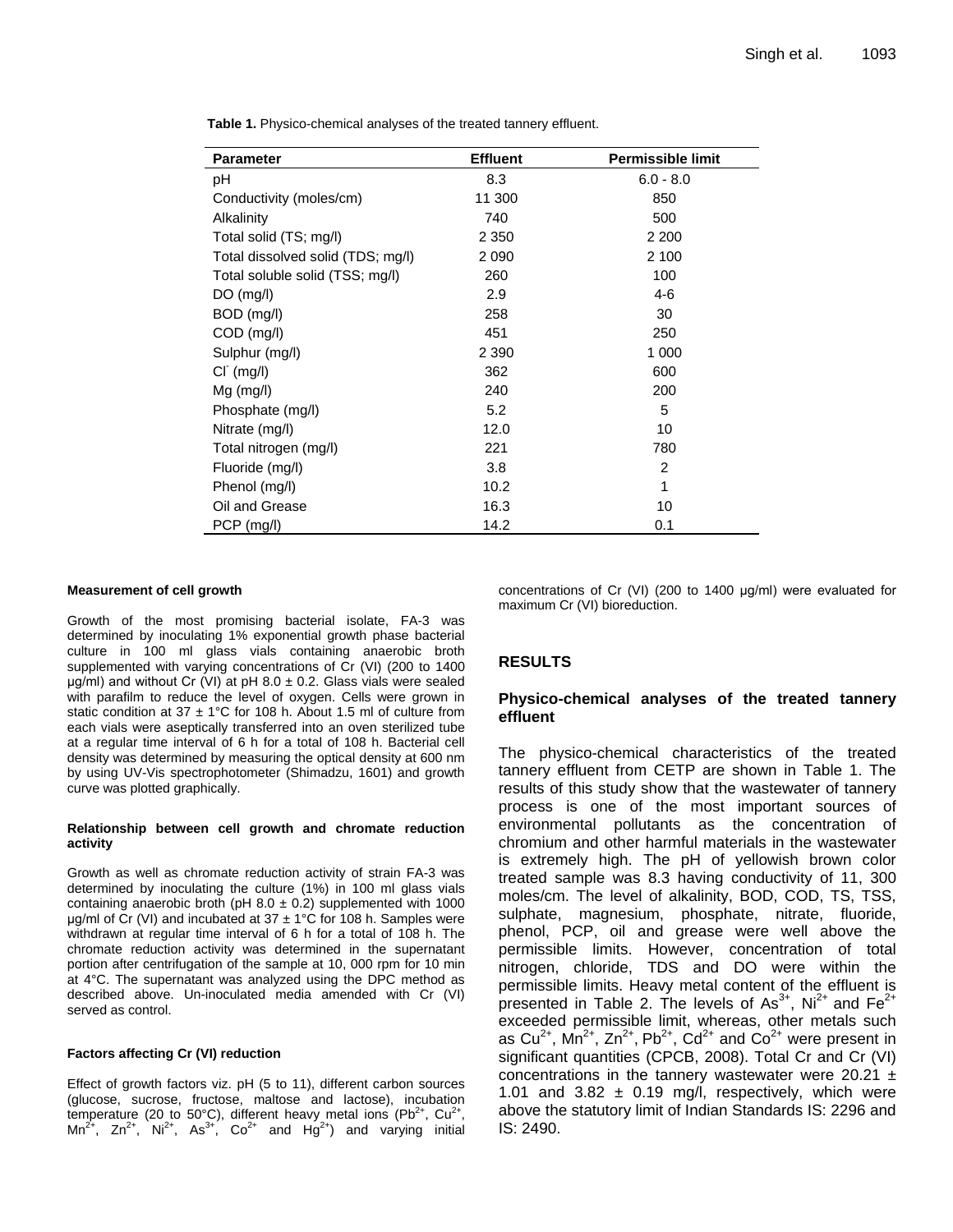$\overline{a}$ 

| Heavy metal                                                                                                          | Concentration <sup>a</sup> (mg/l) | <b>Permissible limit</b> |
|----------------------------------------------------------------------------------------------------------------------|-----------------------------------|--------------------------|
| <b>Total Cr</b>                                                                                                      | 20.21                             | 2.0                      |
| $Cr^{6+}$                                                                                                            | 3.82                              | 0.1                      |
| $Cu2+$<br>Mn <sup>2+</sup>                                                                                           | 1.78                              | 3.0                      |
|                                                                                                                      | 1.65                              | 2.0                      |
| $Zn^{2+}$                                                                                                            | 3.2                               | 5.0                      |
|                                                                                                                      | 0.4                               | 0.2                      |
|                                                                                                                      | 0.1                               | 0.1                      |
|                                                                                                                      | 0.1                               | 2.0                      |
|                                                                                                                      | 3.0                               | 2.5                      |
| As <sup>3+</sup><br>Pb <sup>2+</sup><br>Cd <sup>2+</sup><br>Ni <sup>2+</sup><br>Co <sup>2+</sup><br>Fe <sup>2+</sup> | 0.35                              | 1.5                      |
|                                                                                                                      | 3.2                               | 3.0                      |

**Table 2.** Heavy metal content of treated tannery effluent.

<sup>a</sup>Average of three replicates

Table 3. The MIC and % Cr (VI) reduction of selected Cr (VI) resistant bacterial isolates.

| S/N | <b>Strain</b> | MIC of Cr $(VI)$ ( $\mu$ g/ml) | Maximum concentration of Cr (VI)<br>at which maximum Cr (VI) reduction occurred | % Cr (VI) reduction         |
|-----|---------------|--------------------------------|---------------------------------------------------------------------------------|-----------------------------|
|     | $FA-1$        | 875                            | 425                                                                             | $66 \pm 0.025^{\circ}$      |
| 2   | $FA-3$        | 1500                           | 1000                                                                            | $72 \pm .032^b$             |
| 3   | $FA-9$        | 750                            | 350                                                                             | $33 \pm 0.020^b$            |
| 4   | <b>FA-16</b>  | 675                            | 515                                                                             | $58 \pm 0.040^{\circ}$      |
| 5   | <b>FA-22</b>  | 650                            | 450                                                                             | $45 \pm 0.034^a$            |
| 6   | <b>FA-25</b>  | 500                            | 625                                                                             | $34 \pm 0.060^{\rm d}$      |
|     | <b>FA-48</b>  | 575                            | 400                                                                             | $47 \pm 0.035$ <sup>c</sup> |

## **Isolation, MIC determination and identification of bacterial strain**

A total of fifty three (53) morphologically different bacterial strains were isolated from the treated tannery effluent. Among these strains, on the basis of higher MIC values (>300 μg/ml) 18 strains were selected for the determination of chromate reduction efficiency. Out of these 18 strains, chromate reduction efficiency was observed only in seven strains (FA-1, FA-3, FA-9, FA-16, FA-22, FA-25 and FA-48). The Cr (VI) reduction capacity of these 7 strains varied with the extent of their Cr (VI) tolerance. The MIC as well as reduction percentage (%) of Cr (VI) for these strains is depicted in Table 3. Out of these, the isolate FA-3 showed a maximum MIC of 1500 μg/ml as well as maximum Cr (VI) reduction (72%) at 1000 μg/ml in 90 h, whereas, the values of total Cr was almost the same throughout the experiment (data not shown). Hence, all further studies were done using strain FA-3.

The most promising selected bacterial strain (FA-3) was sent to the IMTECH, Chandigarh, India for identification. The strain was identified as *B. cereus* on the basis of phenotypic characteristics. FA-3 is grampositive, and an endospore producing chromate resistant rod shaped bacteria. Biochemical analyses showed that the strain FA-3 was positive for catalase, gelatin liquefaction, cytochrome oxidase, starch hydrolysis, nitrate reduction, methyl red tests and was negative for indole production,  $H_2S$  production, citrate utilization, lysine decarboxylase and Voges Proskauer tests (Table 4). FA-3 showed no growth on MacConkey agar.

# **Measurement of cell growth**

Growth profile for *B. cereus* in anaerobic broth (pH 8.0 and temperature 37°C) in the absence and presence of Cr (VI) at different concentrations of Cr (VI) (200 to 1400 μg/ml) is shown in Figure 1. The growth curve of *B. cereus* showed that the lag phase and optical density attained by the strains greatly depend on the concentration of Cr (VI) in the medium. It was found that the Cr (VI) does not significantly delay bacterial growth up to 400 μg/ml. The growth of the cells was heavily influenced by Cr (VI) at a concentration of 1200 μg/ml, while Cr (VI) at 600, 800 and 1000 μg/ml had only slight effect on the growth. The lag phase was 12 h for all the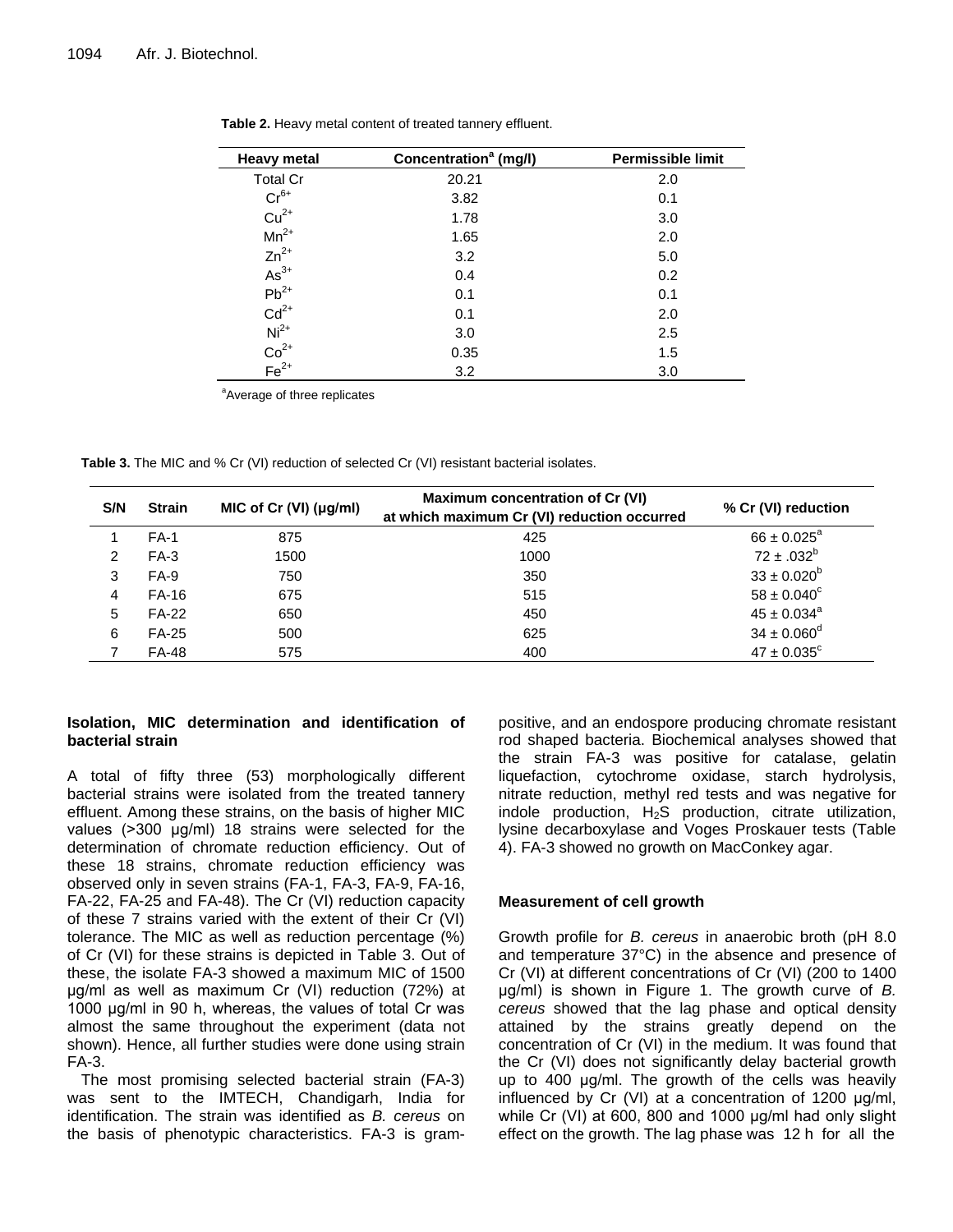| <b>Morphological test</b>   | <b>Result</b> |
|-----------------------------|---------------|
| Gram's reaction             | $\ddot{}$     |
| Shape                       | Rod           |
| Colony configuration        | Round         |
| Margin                      | Entire        |
| Elevation                   | Convex        |
| Surface                     | Smooth        |
| Pigment                     | Cream         |
| Arrangement                 | Scattered     |
| Endospore                   | +             |
| Motility                    |               |
| <b>Physiological tests</b>  |               |
| Growth at temperatures (°C) |               |
| 15                          | $\ddot{}$     |
| 20                          | $\ddot{}$     |
| 25                          | $\ddot{}$     |
| 30                          | $\ddot{}$     |
| 35                          | $\ddot{}$     |
| 40                          | $\ddot{}$     |
| 45                          | $\ddot{}$     |
| 50                          | $\ddot{}$     |
| 55                          | +             |
| 60                          | +             |
|                             |               |
| Growth at pH                |               |
| 4.0                         |               |
| 5.0                         | $\ddot{}$     |
| 6.0                         | $\ddot{}$     |
| 7.0                         | $\ddot{}$     |
| 8.0                         | $\ddot{}$     |
| 9.0                         | $\ddot{}$     |
| 10.0                        | $\ddot{}$     |
| 11.0                        | +             |
| 12.0                        | $\ddot{}$     |
| Growth on NaCl (%)          |               |
| 2.0                         | +             |
| 4.0                         | +             |
| 6.0                         | +             |
| 8.0                         | +             |
| <b>Biochemical tests</b>    |               |
| Growth on MacConkey agar    |               |
| Indole test                 |               |
| Methyl red test             | $\ddot{}$     |
| Voges Proskauer test        |               |
| Gelatin hydrolysis          | $\ddot{}$     |
| Citrate utilization         |               |
| H <sub>2</sub> S production |               |
| Starch hydrolysis           | $\ddot{}$     |
| Urea hydrolysis             | +             |
|                             |               |

**Table 4.** Important characteristics of chromate reducing strain FA-3.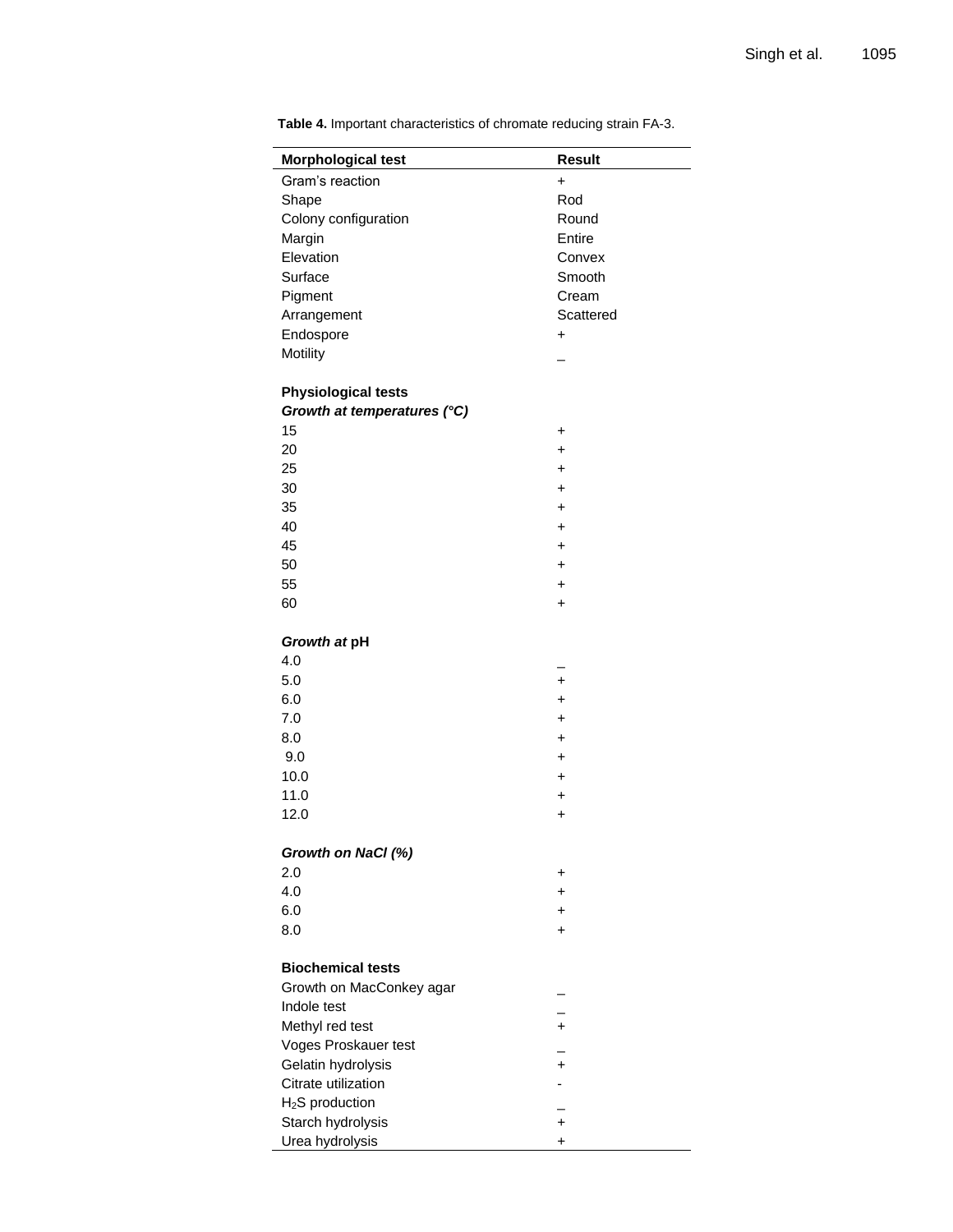**Table 4.** Continued.

| Cytochrome oxidase      |  |
|-------------------------|--|
| Catalase test           |  |
| Nitrate reduction       |  |
| Ornithine decarboxylase |  |
| Lysine decarboxylase    |  |
| Arginine dihydrolase    |  |
|                         |  |

+, Positive; –, negative.



**Figure 1.** Growth profile of *Bacillus cereus* at different concentrations of Cr (VI).

studied Cr (VI) concentrations below 800 μg/ml. In the presence of 1000 μg/ml, a 24 h lag phase was observed and it was possible to observe a stationery phase of growth during the period of 96 h.

## **Relationship between cell growth and chromate reduction**

Growth of *B. cereus* and chromate reduction at 1000 μg/ml (pH 8.0 and temperature 37±1°C) concentration of Cr (VI) was simultaneously examined to evaluate the relationship between chromate reduction and bacterial growth. Figure 2 shows that the Cr (VI) reduction activity was basically correlated with the bacterial growth. The

concentration of Cr (VI) gradually decreased with the increase in bacterial growth, and there was significant increase in bacterial growth as Cr (VI) was reduced more efficiently. It is clear from the figure that in the 90th hour, strain obtained maximum growth simultaneously at that period strain showed maximum Cr (VI) reduction (72%). This may indicate that Cr (VI) reduction and bacterial growth affect each other.

## **Factors affecting Cr (VI) reduction**

## *Effect of pH and incubation temperature on Cr (VI) reduction*

Different pH and incubation temperatures remarkably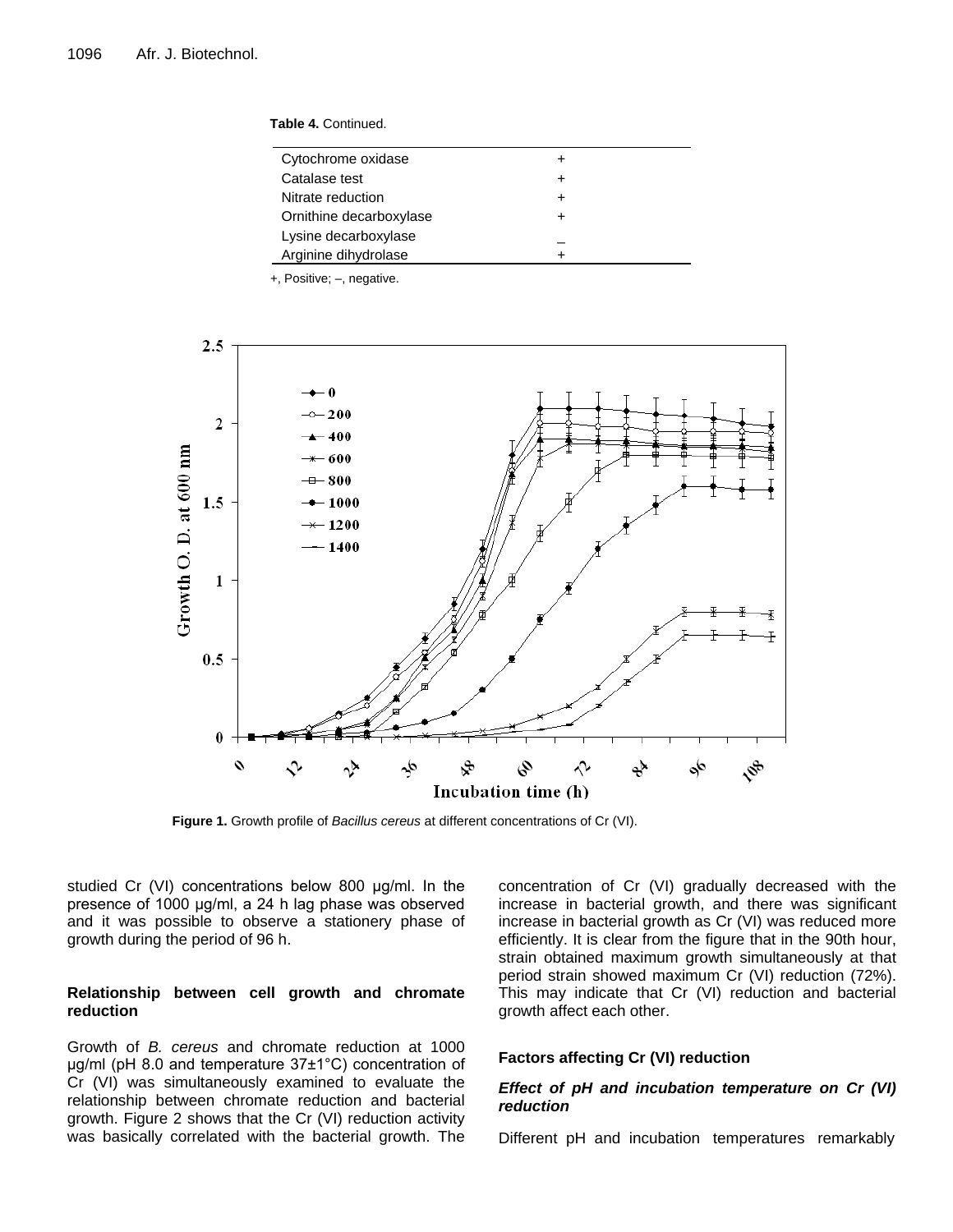

**Figure 2.** Growth as well as chromate reduction percentage profile of *B. cereus* at 1000 μg/ml Cr (VI) concentration.



**Figure 3.** Effect of pH on Cr (VI) reduction by *B. cereus* at 1000 μg/ml Cr (VI) concentration.

affected the microbial Cr (VI) reduction. Figure 3 shows the result of Cr (VI) reduction experiment using the bacterial isolate *B. cereus* in the medium at initial Cr (VI) concentration of 1000 μg/ml at different pH from 5 to 11. No significant difference in Cr (VI) reduction was observed in a pH range between 6.0 to 10.0 with a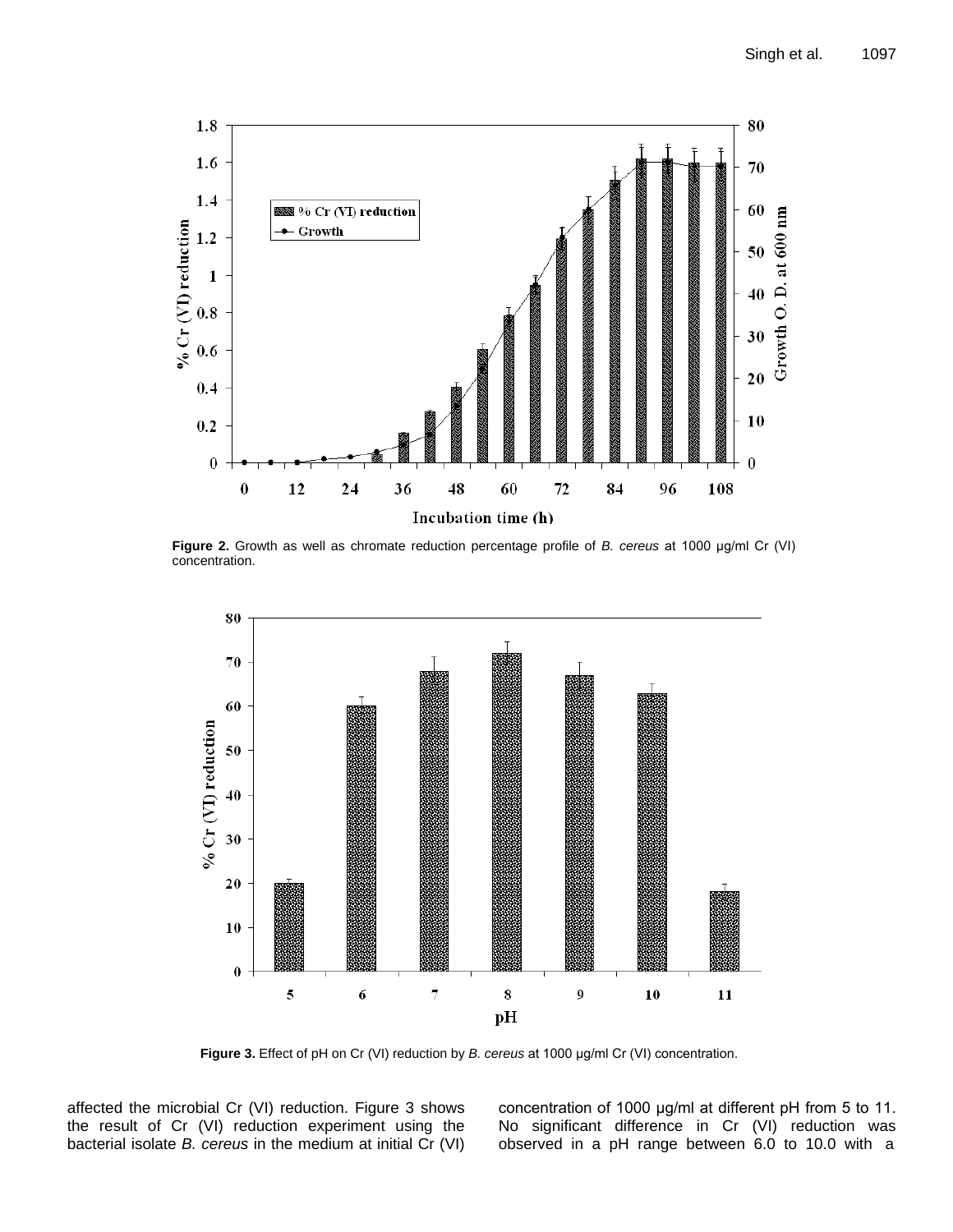

**Figure 4.** Effect of incubation temperature (°C) on Cr (VI) reduction at 1000 μg/ml Cr (VI) concentration.

maximum at pH 8.0. More than 70% of the reduction activity at optimum pH (8.0) was lost when the pH was changed to 5.0 or 11.0. Thus, the reduction of Cr (VI) slightly decreased with either increase or decrease of pH from 8.0. Temperature is another important factor that has an effect on microbial Cr (VI) reduction. The *B. cereus* strain could reduce Cr (VI) at an extensive temperature range of 20 to 50°C. No significant difference in Cr (VI) reduction was thus evident between 25 to 45°C (Figure 4). Further, decrease or increase in incubation temperature lowered the rate of Cr (VI) bioreduction.

# *Effect of carbon sources on Cr (VI) reduction*

In the present study, glucose (0.5 %) decreased Cr (VI) concentration from 1000 μg/ml to 220 μg/ml (78% reduction of Cr (VI)), while with sucrose, the Cr (VI) concentration decreased from 1000 μg/ml to 310 μg/ml [69% reduction of Cr (VI)]. However, the reduction of Cr (VI) was observed in the presence of all five carbon sources, although the extent of reduction varied significantly (Figure 5); with glucose was the most effective and lactose was the least effective carbon source for Cr (VI) reduction.

# *Effect of initial Cr (VI) concentration on Cr (VI) reduction*

Reduction of Cr (VI) has been shown to be profoundly

influenced by the Cr (VI) concentration. Figure 6 presents effect of initial Cr (VI) concentration (200 to 1400 μg/ml) on Cr (VI) reduction. Figure reveals that the reduction of Cr (VI) occurred even at the highest concentration of 1400 μg/ml of Cr (VI), but complete Cr (VI) reduction was not observed at this initial concentration in 90 h. Complete Cr (VI) reduction was observed for 200 and 400 μg/ml in 54 h. At initial concentration of 600 and 800 μg/ml of Cr (VI), strain reduced 94 and 89% in 66 and 72 h, respectively. However, 1000, 1200 and 1400 μg/ml of Cr (VI) concentration was reduced to 72, 52 and 20% of Cr (VI) in 90 h, respectively.

# **Effect of heavy metal ions on Cr (VI) reduction**

Figure 7 represents the effect of heavy metal ions,  $Pb^{2+}$ , Cu<sup>2+</sup> and Mn<sup>2+</sup> (600 μg/ml), Zn<sup>2+</sup> Ni<sup>2+</sup>, Co<sup>2+</sup> (400 μg/ml), As<sup>3+</sup> (200 µg/ml) and  $Hg^{2+}$  (25 µg/ml), on Cr (VI) reduction. Presence of heavy metal ions ( $Pb^{2+}$ ,  $Cu^{2+}$  and  $Mn^{2+}$ ) in combination with Cr (VI) (1000  $\mu$ g/ml), did not significantly affect the reduction potential of *B. cereus*. However, reduction of Cr (VI) was slightly inhibited in the presence of  $Zn^{2+}$ , Ni<sup>2+</sup> and  $Co^{2+}$  metal cations in combination with Cr (VI) (1000  $\mu$ g/ml). Arsenic (As<sup>3+</sup>) significantly affected the Cr (VI) reduction while, in the presence of Hg<sup>2+</sup>, the reduction of Cr (VI) was totally inhibited.

# **DISCUSSION**

Agricultural fields in the Jajmau area (Kanpur) have been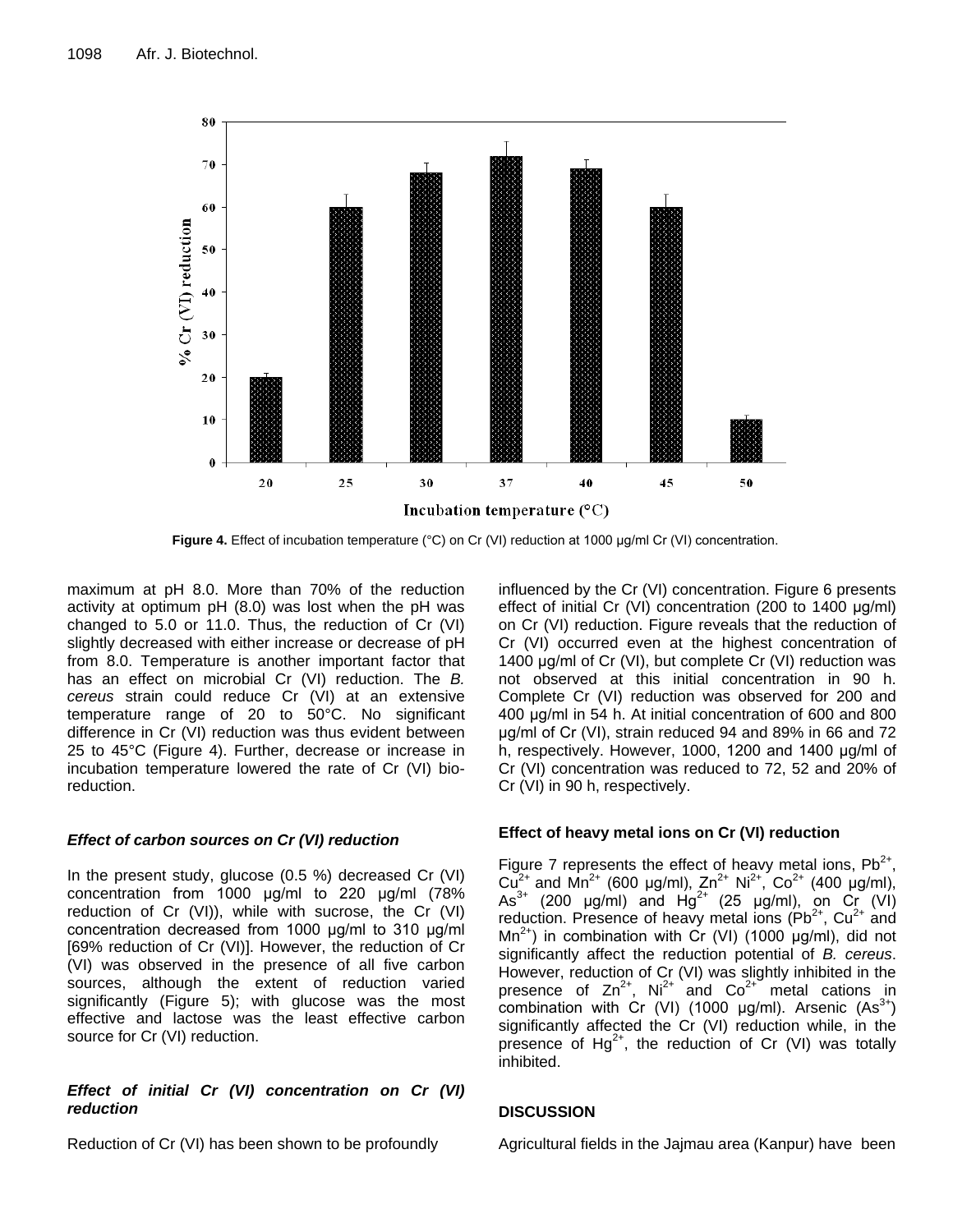

**Figure 5.** Effect of different carbon sources (0.5%) on Cr (VI) reduction at 1000 μg/ml Cr (VI) concentration. Control does not include any carbon source.



**Figure 6.** Effect of different initial Cr (VI) concentrations on chromate reduction by *B. cereus*.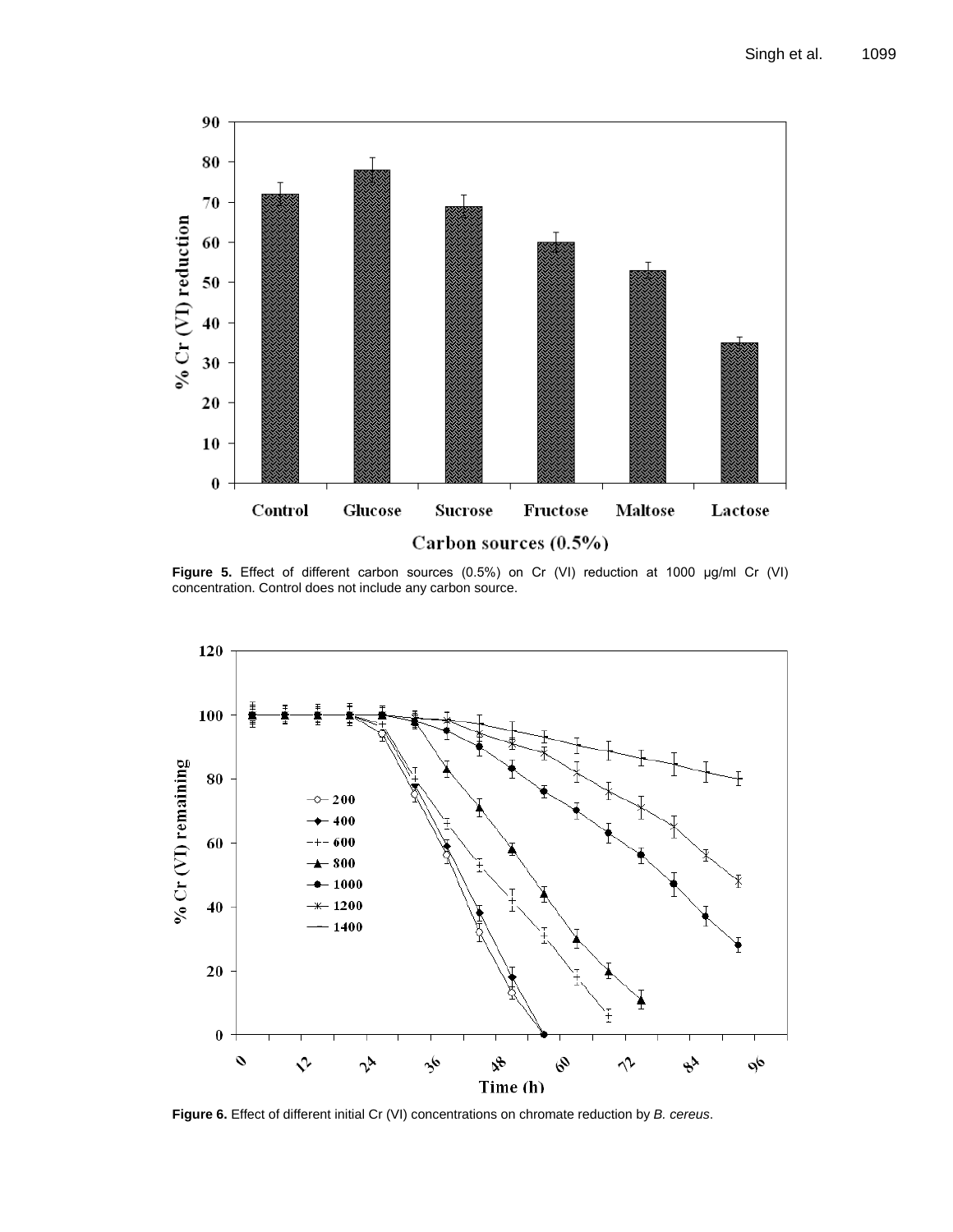

**Figure 7.** Effect of different heavy metal ions on Cr (VI) reduction by *B. cereus*.

receiving industrial wastewater rich in tannery effluent for a long time. For this reason, they are contaminated with different types of heavy metals. The concentration of chromium remain very high in the soil as these agricultural lands are irrigated with wastewater rich in tannery effluents which contain high concentration of chromium sulphate. Thus, it is clearly desirable to reduce the level of chromium in the treated wastewater. Other researchers have also reported high concentrations of chromium in the same area (Khwaja et al., 2001; Singh et al., 2004). Serious and extensive chromate pollution at several other sites receiving discharges from the tannery has been described (Basu et al., 1997; Achal et al., 2011). Thus, the ever increasing concern about the toxicity of chromate in industrial effluents coerce the isolation of chromate reducing bacteria and their use in detoxification of toxic chromate from industrial effluents. In order to achieve this, in the present study, *B. cereus* strain was isolated from the treated tannery effluent. The tolerance to Cr (VI) of the *B. cereus* isolated in this study is similar, and in some cases even higher to that of the strains reported previously, although an accurate comparison among the different isolates is difficult given that the tolerance can vary greatly depending on the medium and conditions used for each assay (Megharaj et al., 2003).

Nevertheless, the capacity of this strain to survive at higher Cr (VI) concentrations, coupled to its tolerance to other heavy metals and its Cr (VI) reduction ability under wide environmental conditions, makes it a promising strain for use in bioremediation of Cr (VI)-contaminated environments.

In our experiments, the growth of *B. cereus* decreased with the increase in Cr (VI) concentration and a lag period of more than 12 h were observed as *B. cereus* was exposed to Cr (VI) concentration higher than 800 μg/ml. The Cr (VI) concentration from 600 to 1000 μg/ml had only a slight effect on growth of the strain. As Cr (VI) concentration increased up to 1200 μg/ml, highly decreased growth rate was observed (Figure 1). This indicates that the growth of *B. cereus* was heavily inhibited due to the toxicity of Cr (VI) at higher concentrations. Our observations are in agreement with the work reported by Soni et al. (2012). Bae et al. (2000) reported that the specific growth rate of *E. coli* decreased and lag phase increased as Cr (VI) concentration in culture medium increased. It was basically due to the inhibitory effect of higher Cr (VI) concentration on the growth of organism because each organism has a specific resistance at a specified growth conditions. As the initial age of the inoculums remains fixed at 24 h, the acclimatization period at varying Cr (VI) concentrations would not remain the same. Hence, the following behavior was observed.

The time course of Cr (VI) reduction and growth of the *B. cereus* were simultaneously investigated in the presence of an initial Cr (VI) concentration of 1000 μg/ml to evaluate the relationship between Cr (VI) reduction and bacterial growth. Figure 2 shows that the Cr (VI) reduction activity and the growth of the *B. cereus* in the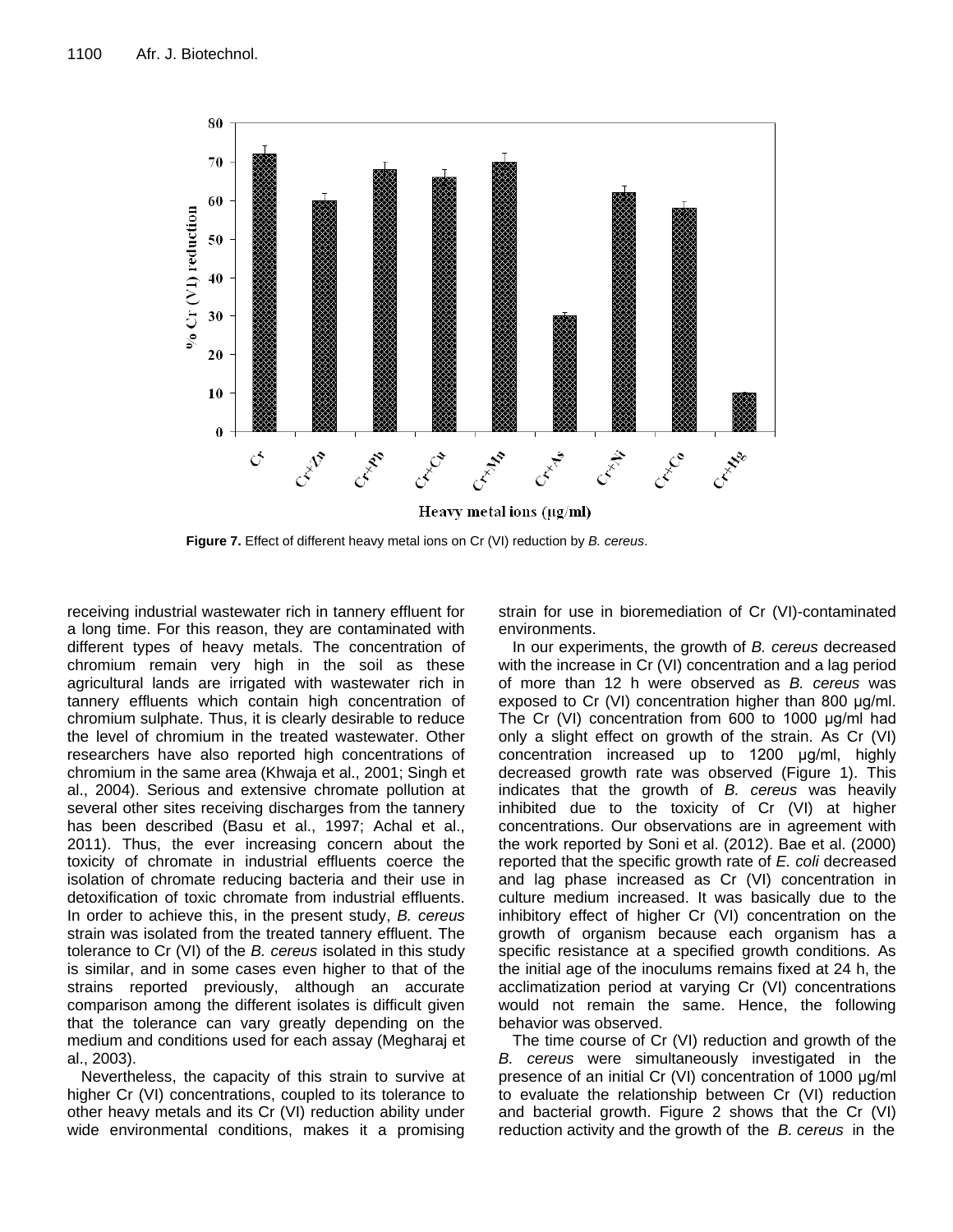present study were dependent on each other. The growth of the cells stimulates Cr (VI) reduction and efficient Cr (VI) reduction conversely promotes the bacterial growth (Wei-hua et al., 2009; Soni et al., 2012). This may be due to the nature of Cr (VI) resistant bacteria that create a reducing environment to detoxify Cr (VI) for their own growth.

Temperature and pH were considered as a major factor for growth as well as Cr (VI) reduction ability of *B. cereus*. At low (20°C) and high temperature (50°C), metabolic activities of bacterial cells were affected adversely; hence a sharp decrease in Cr (VI) reduction was noticed at these temperatures. Generally, the optimal Cr (VI) reduction depends mostly on the optimum growth temperature of the organism. It has been reported that the optimal temperature for Cr (VI) reduction is in the range of 30 to 37°C (Cheung and Gu, 2007). Ibrahim et al. (2012) also reported that the optimal temperature of Cr (VI) reduction could be in the range of 25 to 37°C. Maximum Cr (VI)-reduction by *Nesterenkonia* sp. strain MF2 (Amoozegar et al., 2007) and *Ochrobactrum* sp. CSCr-3 (He et al., 2009) was found to be 35°C, whereas, for *Bacillus* sp., (Wang and Xiao, 1995) and *Pseudomonas* strain CRB5 (McLean et al., 2000), it was reported to be 30°C.

Moreover, the *B. cereus* in the present study reduced Cr (VI) fairly well (60 to 72 %) within the pH range of 6 to 10 (Figure 3) and temperature 25 to 45°C (Figure 4), indicating the FA-3 was more prevalent under alkaline conditions. The maximum Cr (VI) reduction (72%) was observed at pH 8.0 and temperature 37°C, on the other hand no significant difference was recorded below and above pH 8.0. However, a sharp decline in Cr (VI) reduction was recorded below pH 6.0 and above 10.0. Thus, the results suggest that a neutral to slight alkaline pH was a best suited range for maximum Cr (VI) reduction. This may be probably due to the highly stable nature of Cr (VI) reductase enzyme as changes in pH and temperature is not probably affecting the protein confirmation as well as the enzyme activity. Results of this study are in agreement with the research of Wang et al. (1990), who reported that, the Cr (VI) reduction by *Enterobacter cloacae* occurred at pH 6.5 to 8.5 and were strongly inhibited at pH 5.0 and 9.0. Shakoori et al. (2000) and Mangaiyarkaras et al. (2011) reported that the optimum pH was 9.0 for Cr (VI) reduction by a Grampositive bacterium and alkaliphilic *B. subtilis*, respectively.

A variety of organic compounds can serve as electron donors for Cr (VI) reduction by chromate reducing bacteria (Wang and Shen, 1995), with the majority of known electron donors being natural aliphatic compounds, many low molecular weight carbohydrates, amino acids and fatty acids. The addition of exogenous carbon source as electron donors greatly increased the Cr (VI) reduction ability, but was not obligatory for Cr (VI) reduction. In our study, glucose increased the reduction of Cr (VI) only by 6% (Figure 5). This indicates that the glucose in this study have stimulatory effect on Cr (VI) reduction. These results are in consistence with other reports indicating requirement of glucose as electron donor for Cr (VI)-reduction. Glucose has been reported to act as an electron donor and demonstrated to significantly increase Cr (VI) reduction by *Bacillus* sp. (Pal et al., 2005; Liu et al., 2006), *Ochrobactrum* sp. CSCr-3 (He et al., 2009) and *Streptomyces griseus*  (Poopal et al., 2009). An increase in Cr (VI) reduction by the soluble fraction of cell free extracts of *B. subtilis* was found in the presence of glucose (Garbisu et al., 1998).

The effect of the initial concentration of Cr (VI) on the reduction of Cr (VI) was investigated over a range of 200 to 1400 μg/ml. Figure 6 reveals that Cr (VI) reduction occurred even under the highest Cr (VI) concentration. The maximum concentration of Cr (VI) for which maximum reduction occurred was 1000 μg/ml, at this concentration 72 % of Cr (VI) reduction was obtained in 90 h of incubation. Above this concentration, the Cr (VI) reduction was decreased due to increasing Cr (VI) concentration. The rate of Cr (VI) reduction decreased with time and eventually ceased at higher initial Cr (VI) concentration. This indicated the existence of a finite Cr (VI) reduction capacity that is possibly due to Cr (VI) toxicity to cells (Philip et al., 1998). Moreover, these results also show that the *B. cereus* was able to sustain a Cr (VI) concentration in the range of 1000 μg/ml without much adverse effect. This is an important observation especially when *in situ* bioremediation is contemplated (Singh and Philip, 2005).

Natural habitats are generally characterized by the coexistence of a large number of toxic and nontoxic cations and therefore, it is necessary to study the effect of multiple metal ions on Cr (VI) resistance and reduction. Our results revealed that different heavy metals at low concentration did not significantly affect the reduction potential. However, they might be problematic at higher concentration. The degree of inhibition in Cr (VI) reduction caused by the tested metal cations was  $Hg^{2+}$ As<sup>3+</sup>> Ni<sup>2+</sup>> Co<sup>2+</sup>> Zn<sup>2+</sup>> Pb<sup>2+</sup> >Cu<sup>2+</sup>> Mn<sup>2+</sup>. Other researchers have also reported strong inhibition caused by different heavy metal cations on the chromate reduction for *B. sphaericus* (Pal and Paul, 2004), *Streptomyces sp*. (Morales et al., 2007), *Ochrobactrum sp*. (He et al., 2009) etc. Heavy metals can be toxic to microorganisms due to their strong affinity to form complexes with the cell membrane constituents, causing loss of integrity and impairment of their functions. However, microbial resistance to heavy metals is attributable to a variety of detoxifying mechanisms developed by resistant microorganisms. Thus, the heavy metal resistant organisms could be potential agents for bioremediation of heavy metal pollution.

In summary, the present study focuses on the ability of a *B. cereus* strain isolated from treated tannery effluent to biotransform Cr (VI), which will provide a wider application in the bioremediation of Cr (VI) contaminated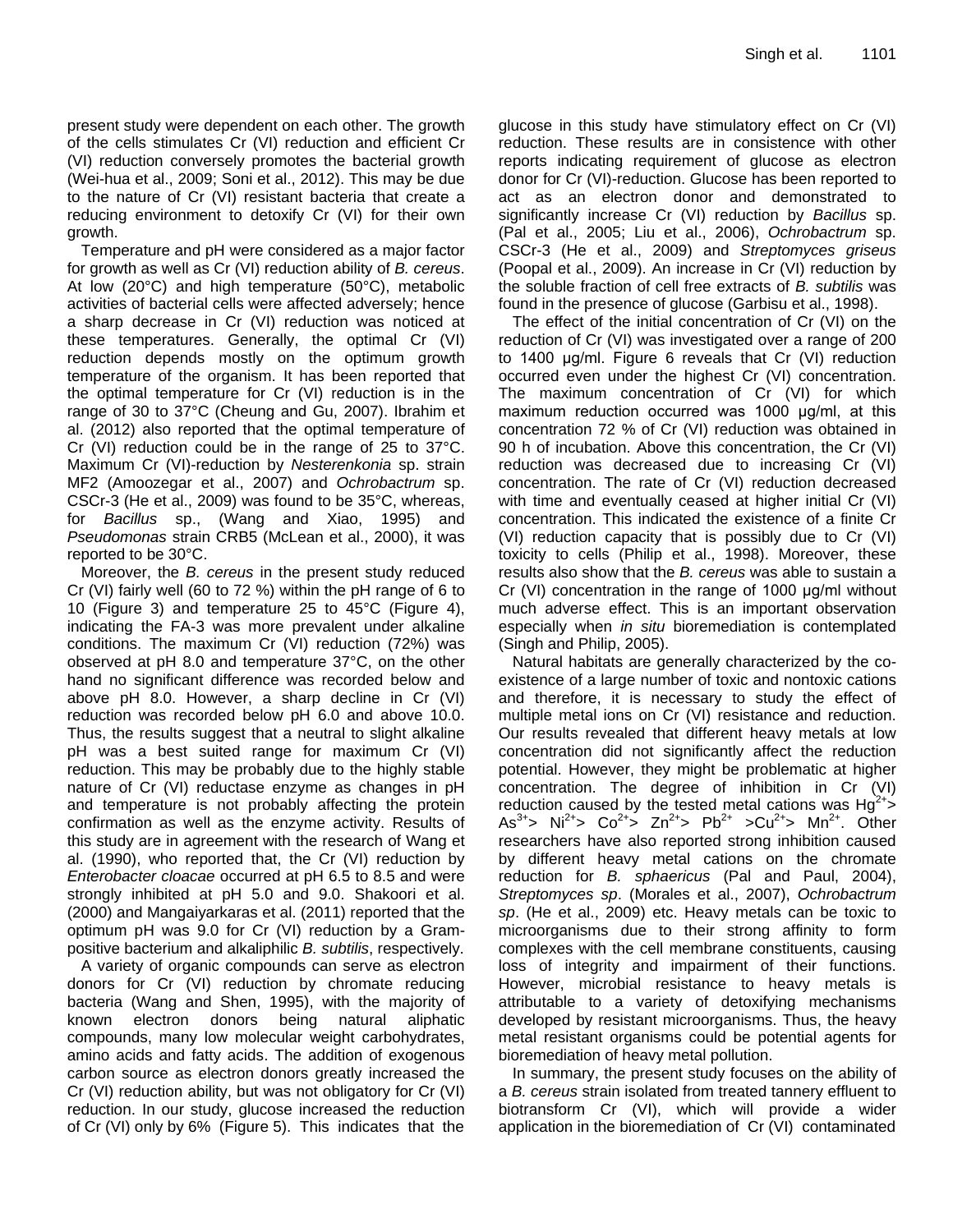soils, sediments or groundwater. The chromate-reducing capacity of the strain was not significantly affected by the various environmental factors such as pH, temperature and other heavy metal ions present in the effluent. Supplementation of glucose (0.5 %, v/v) in the medium supported a trivial increase (6.0 %) in bioremediation efficiency of the strain, which is not significant at industrial level. Thus, fishing out a bacterium exhibiting capability to reduce 72% Cr (VI) at 1000 μg/ml of initial concentration without addition of any carbon source could offer a great advantage in bioremediation of chromium contaminated tannery wastes.

# **ACKNOWLEDGEMENT**

The assistance provided by the Government of Uttar Pradesh to the department under the scheme of Center of Excellence is duly acknowledged.

### **REFERENCES**

- Achal V, Kumari D, Pan X (2011). Bioremediation of chromium contaminated soil by a brown rot fungus *Gloeophyllum sepiarium*. Res. J. Microbiol. 6: 166-171.
- Ahluwalia SS, Goyal D (2007). Microbial and plant derived biomass for removal of heavy metals from wastewater. Biores. Technol. 98: 2243- 2257.
- American Public Health Association (APHA) (2005) Standard methods for the examination of water and waste water.  $20<sup>th</sup>$  edn., Clesceri L.S., Greenberg A.E., Eaton A.D. and Franson M.A.H. (Eds.), Washington D C, USA.
- Amoozegar MA, Ghasemi A, Razavi MR, Naddaf S (2007). Evaluation of hexavalent chromium reduction by chromate-resistant moderately halophile, *Nesterenkonia* sp. strain MF2. Process Biochem. 42:1475- 1479.
- Arundhati P, Paul AK (2004). Aerobic chromate reduction by chromiumresistant bacteria isolated from serpentine soil. Microbiol. Res. 159:347-354.
- Avudainayagam S, Megharaj M, Owens G, Kookana [RS,](http://link.springer.com/search?facet-author=%22R.S.+Kookana%22) Chittleborough [D,](http://link.springer.com/search?facet-author=%22D.+Chittleborough%22) Naid[u R \(](http://link.springer.com/search?facet-author=%22R.+Naidu%22)2003). Chemistry of chromium in soils with emphasis, on tannery waste sites. Rev. Environ. Contam. Toxicol. 178:53-91.
- Bae WC, Kang TG, Kang IK, Won YJ, Jeong BC (2000). Reduction of hexavalent chromium by *Escherichia coli* ATCC 33456 in batch and continuous cultures. J. Microbiol. 38:36-39.
- Basu M, Bhattacharya S, Paul AK (1997). Isolation and characterization of chromium resistant bacteria from tannery effluents. Bull. Environ. Contam. Toxicol. 58:535-542.
- Camargo FAO, Okeke BC, Bento FM, Frankenberger WT (2005). Diversity of chromium-resistant bacteria isolated from soils contaminated with dichromate. Appl. Soil Ecol. 29:193-202.
- Cervantes C, Campos-Garciıa J, Devars S, Gutierrez-Corona F, Loza-Tavera H, Torres Guzman JC, Moreno-Sanchez R (2001). Interactions of chromium with microorganisms and plants. FEMS Microbiol. Rev. 25:335-347.
- Cheung KH, Gu JD (2007). Mechanism of hexavalent chromium detoxification by microorganisms and bioremediation application potential: A review. Int. Biodeter. Biodegr. 59:8-15.
- Cowan ST, Steel KJ (1993). Manual for the identification of medical bacteria. 3<sup>rd</sup> edition. University press, Cambridge; pp. 6-41.
- CPCB (2008). Tanneries: Effluent Standards. New Delhi: Central Pollution Control Board, Ministry of Environment and Forest, Government of India.
- Deng L, Su Y, Su H, Wang X, Zhu X (2006). Biosorption of copper (II) and lead (II) from aqueous solutions by nonliving green algae *Cladophora fascicularis*: equilibrium, kinetics and environmental

effects. Adsorption 12:267-277.

- Farag S, Zaki S (2010). Identification of bacterial strains from tannery effluent and reduction of hexavalent chromium. J. Environ. Biol. 31:877-882.
- Francis [CA,](file://sites/entrez) Obraztsova AY, Tebo [BM \(2](file://sites/entrez)000). Dissimilatory Metal Reduction by the Facultative Anaerobe *Pantoea agglomerans* SP1. Appl. Environ. Microbiol. 66(2):543-548.
- Garbisu C, Alkorta I, Llama MJ, Serra JL (1998). Aerobic chromate reduction by *Bacillus subtilis*. Biodegradation 9:133-141.
- [Ge S,](http://www.ncbi.nlm.nih.gov/pubmed?term=Ge%20S%5BAuthor%5D&cauthor=true&cauthor_uid=22926581) [Zhou M,](http://www.ncbi.nlm.nih.gov/pubmed?term=Zhou%20M%5BAuthor%5D&cauthor=true&cauthor_uid=22926581) [Dong X,](http://www.ncbi.nlm.nih.gov/pubmed?term=Dong%20X%5BAuthor%5D&cauthor=true&cauthor_uid=22926581) [Lu Y,](http://www.ncbi.nlm.nih.gov/pubmed?term=Lu%20Y%5BAuthor%5D&cauthor=true&cauthor_uid=22926581) [Ge S](http://www.ncbi.nlm.nih.gov/pubmed?term=Ge%20S%5BAuthor%5D&cauthor=true&cauthor_uid=22926581) (2012). Distinct and effective biotransformation of hexavalent chromium by a novel isolate under aerobic growth followed by facultative anaerobic incubation. Appl. Microbiol. Biotechnol. DOI[: 10.1007/s00253-012-4361-0.](http://dx.doi.org/10.1007/s00253-012-4361-0)
- He Z, Gao F, Sha T, Hu Y, He C (2009). Isolation and characterization of a Cr (VI)-reduction *Ochrobactrum* sp. strain CSCr-3 from chromium landfill. J. Hazard. Mater. 163:869-873.
- Ibrahim ASS, Elbadawi BY, El-Tayeb AM, Al-Salamah AA (2012). Hexavalent chromium reduction by novel chromate resistant alkaliphilic *Bacillus* sp. strain KSUCr9a. Afr. J. Biotechnol. 11(16):3832-3841.
- Khwaja ARK, Singh R, Tandon SR (2001). Monitoring of Ganga water and sediments *vis-a-vis* tannery pollution at Kanpur (India): A case study. Environ. Monitor. Assess. 68:19-35.
- Liu YG, Xu WH, Zeng GM, Li X, Gao H (2006). Cr (VI) reduction by *Bacillus* sp. isolated from chromium landfill. Process Biochem. 41:1981-1986.
- Ma Z, Zhu W, Long H, Chai L, Wang Q (2007). Chromate reduction by resting cells of *Achromobacter* sp. Ch-1 under aerobic conditions. Process Biochem. 42:1028-1032.
- Mangaiyarkaras MS, Vincenta S, Janarthanan S (2011). Bioreduction of Cr (VI) by alkaliphilic *Bacillus subtilis* and interaction of the membrane groups. Saud. J. Biol. Sci. 18:157-167.
- McLean J, Beveridge TJ, Philips D (2000). Isolation and characterization of a chromium-reducing bacterium from a chromated copper arsenate contaminated site. Environ. Microbiol. 2:611-619.
- Megharaj M, Avudainayagam S, Naidu R (2003). Toxicity of hexavalent chromium and its reduction by bacteria isolated from soil contaminated with tannery waste. Curr. Microbiol. 47:51-54.
- Morales DK, Ocampo W, Zambrano MM (2007). Efficient removal of hexavalent chromium by a tolerant *Streptomyces* sp. affected by the toxic effect of metal exposure. J. Appl. Microbiol. 103:2704-2712.
- Nath K, Singh D, Shyam S, Sharma YK (2009). Phytotoxic effects of chromium and tannery effluent on growth and metabolism of *Phaseolus mungo* Roxb. J. Environ. Biol. 30:227-234.
- Ohtake H, Silver S (1994). Bacterial detoxification of toxic chromate. In: Biological degradation and bioremediation of toxic chemicals, Chaudhry, G. R., (Eds.). Portland, OR, Discorides pp. 403-415.
- Pal A, Dutta S, Paul AK (2005). Reduction of hexavalent chromium by cell free extract of *Bacillus sphaericus* and 303 isolated from serpentine soil. Curr. Microbiol. 51:327-330.
- Pal A, Paul AK (2004). Aerobic chromate reduction by chromium resistant bacteria isolated from serpentine soil. Microbiol. Res. 159:347-354.
- Philip L, Iyengar L, Venkobachar C (1998). Cr (VI) reduction by *Bacillus coagulans* isolated from contaminated soils. J. Environ. Eng. 124:1165-1170.
- Shakoori [AR,](http://www.springerlink.com/content/?Author=A.+R.+Shakoori) Makhdoom [M, H](http://www.springerlink.com/content/?Author=M.+Makhdoom)aq [RU](http://www.springerlink.com/content/?Author=R.+U.+Haq) (2000). Hexavalent chromium reduction by a dichromate-resistant gram-positive bacterium isolated from effluents of tanneries[. App. Microbiol. Biotechnol.](http://www.springerlink.com/content/0175-7598/) [53:3](http://www.springerlink.com/content/0175-7598/53/3/)48-351.
- Sharma S, Adholeya A (2012). Hexavalent chromium reduction in tannery effluent by bacterial species isolated from tannery effluent contaminated soil. J. Environ. Sci. Technol. 5(3):142-154.
- Singh JJ, Philip L (2005). Bioremediation of chromium contaminated soil: optimization of operating parameters under laboratory conditions. [J. Hazard. Mater](http://www.sciencedirect.com/science/journal/03043894)*.* [118:1](http://www.sciencedirect.com/science/journal/03043894/118/1)13-120.
- Singh KP, Mohan D, Sinha S, Dalwani R (2004). Impact assessment of treated/untreated waste water toxicants discharged by sewage treatment plants on health, agricultural and environmental quality in the waste water disposal area. Chemosphere 55:227-255.
- Soni SK, Singh R, Awasthi A, Singh M, Kalra A (2012). *In vitro* Cr (VI) reduction by cell-free extracts of chromate-reducing bacteria isolated from tannery effluent irrigated soil. Environ. Sci. Pollut. Res. DOI